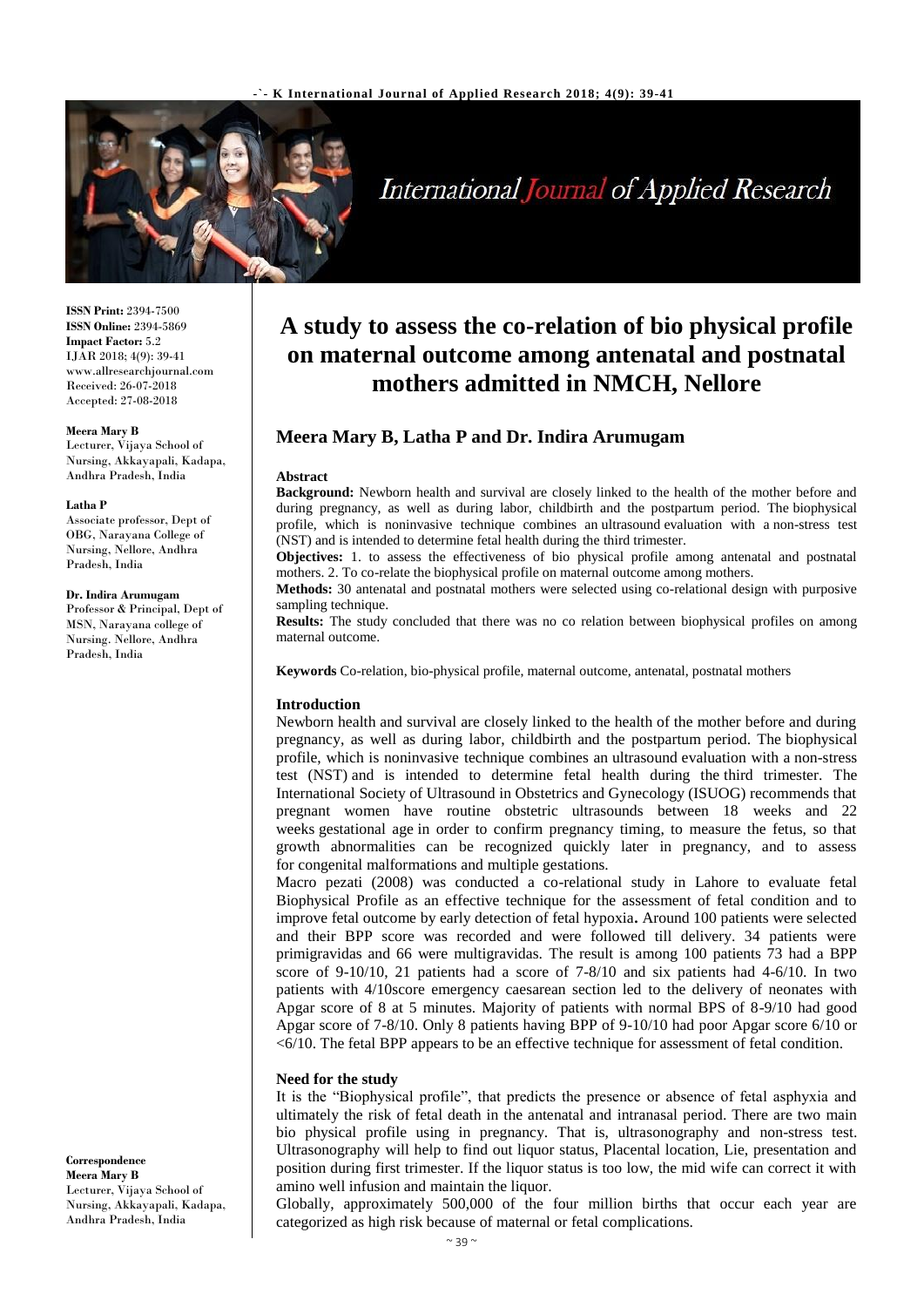The current perinatal mortality and stillbirth rates are 48.5 and 19.2 per 1000 pregnancies respectively. The current neonatal mortality rate is 39 per 1000 live births and accounts for nearly two-thirds of infant mortality and half of under-five mortality rates. About 40% of neonatal deaths occur on the first day of life, almost half within three days and nearly three-fourth in the first week. Perinatal outcome depends on the early recognition and management of problems.

M. Michele *et al* (2012) conducted a retrospective cohort study at Canada on intrauterine growth restriction over a 7 year period. The objective of this study was undertaken to compare the efficacy of nonstress test, biophysical profile, or abnormal Dopplers in predicting adverse perinatal outcomes in intrauterine growth restriction. The study was done on 151 sample size. The result of this study includes, history of chronic hypertension, corticosteroid administration, and gestational age of delivery were adjusted by using logistic regression. The positive predictive values of abnormal Doppler for respiratory distress syndrome and the composite of adverse outcomes were 36% and 42% respectively. Of the testing modalities compared, only abnormal Doppler significantly predicted respiratory distress syndrome and the composite of adverse outcome.

# **Statement of the Problem**

A study to assess the co-relation of the bio physical profile on maternal outcome among mothers admitted in NMCH at Nellore.

## **Objectives of the study**

- To assess the effectiveness of bio physical profile among antenatal and postnatal mothers.
- To co-relate the biophysical profile on maternal outcome among mothers.

#### **Hypothesis**

 There will be no statistically significant relationship between bio physical profile and maternal outcome antenatal and postnatal mothers.

# **Delimitations**

The study is delimited to;

- Antenatal and postnatal mothers.
- Admitted in NMCH, Nellore.
- A sample size of 30

# **Materials and Methods**

**Research Approach** Quantitative Research Approach **Research Design** Co-relational research design. **Setting of the Study:** The study was conducted in postnatal ward, Narayana Medical College Hospital, Nellore

# **Population**

The population for the present study includes of antenatal and postnatal mothers

# **Target Population**

All antenatal and postnatal mothers

## **Accessible Population**

All antenatal and postnatal mothers are Narayana Medical College Hospital, Nellore. **Sampling Technique**

The purposive sampling technique was adopted to select subjects.

**Sample Size:** The sample size of the study was 30 antenatal and postnatal mothers.

#### **Criteria for Sample Selection Inclusion Criteria**

- Both antenatal and postnatal mothers
- Antenatal mothers those who are admitted in antenatal and postnatal ward.

#### **Exclusion Criteria**

Mothers with any complications

#### **Variables**

- Independent variable: Bio physical profile ie, non-stress test and ultrasonography.
- Dependent variable: Maternal outcome.

## **Description of the Tool**

Part 1: It consist of demographic data of mothers, which includes Age of mother, Education, Occupation, Income, Place of residence, Family status

Part 2: It consists of observational check list to assess the maternal outcome.

## **Results and Discussion**

**Table 1:** Frequency and percentage distribution of assessment of bio physical profile among antenatal mothers.

| S. No | Criteria | <b>Frequency</b> (f) | Percentage $(\% )$ |
|-------|----------|----------------------|--------------------|
| . .   | Normal   |                      | /۱∩∩۵              |

Table-1 reveals that, the assessment of bio physical profile among antenatal mothers, 30(100%) are normal.



**Fig 1:** Frequency and percentage distribution of assessment of bio physical profile among antenatal mothers.

**Table 2:** Frequency and percentage distribution of assessment of bio physical profile among postnatal mothers

| <b>S. NO.</b> | Bio-physical profile   Frequency (f)   Percentage $(\% )$ |     |
|---------------|-----------------------------------------------------------|-----|
|               | Good                                                      | 53% |
|               | Fair                                                      |     |
|               | Excellent                                                 |     |
|               | Poor                                                      |     |

**Table 3:** Mean and Standard deviation of biophysical profile on maternal outcome among mothers

| S. No | <b>Criteria</b>    | Mean  | <b>Standard deviation</b> |
|-------|--------------------|-------|---------------------------|
|       | Antenatal out come | 28.21 | 5.75                      |
|       | Postnatal out come | 29.3  |                           |

#### **Major findings of the study**

 Among 30 samples, 30(100%) are normal in biophysical profile on antenatal outcome.